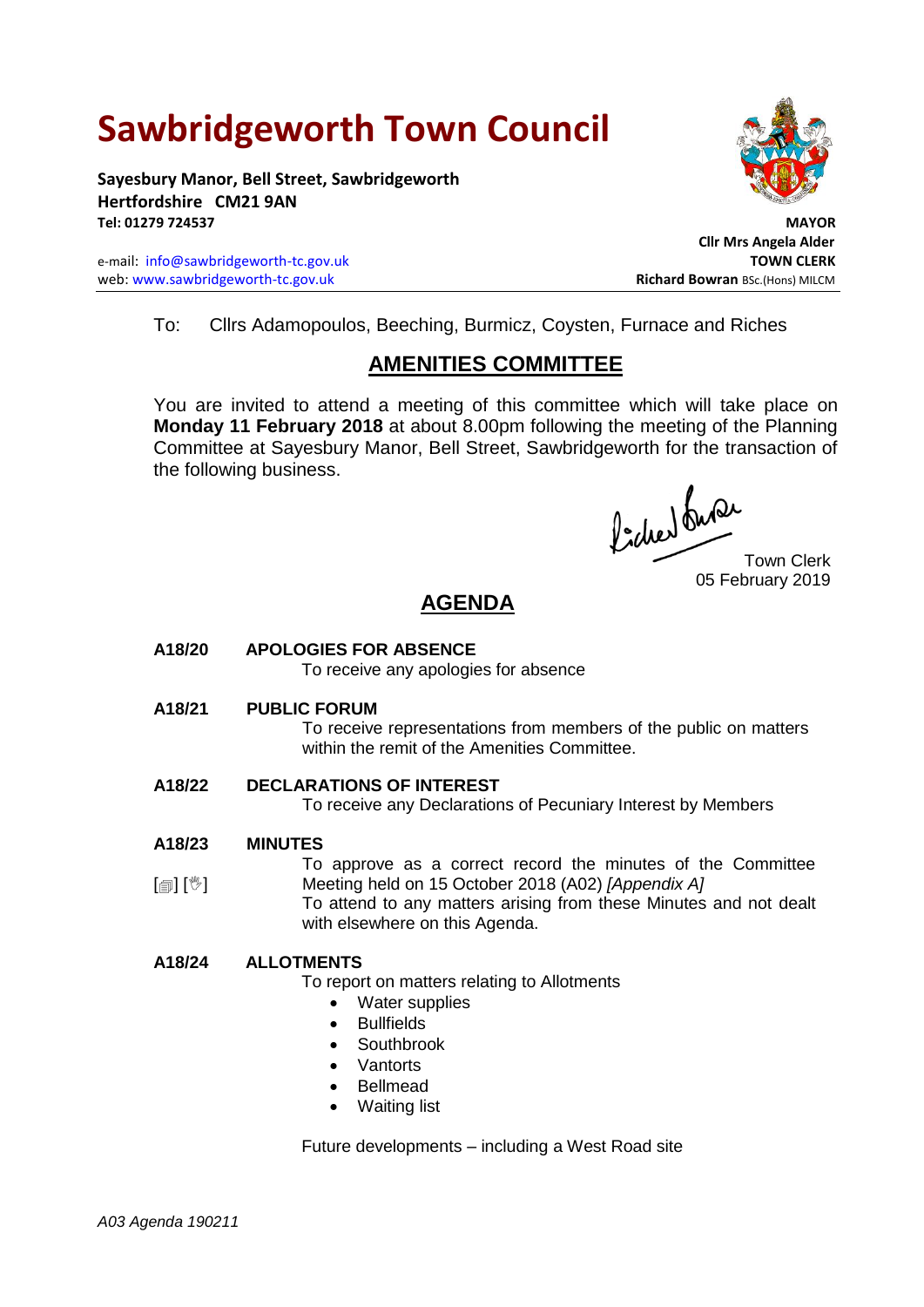#### **CEMETERY**

To report on matters relating to the Town Cemetery

- Inspections
	- Compliance with Regulations
		- Training course at LCPAS
- Maintenance
	- Equipment
		- Sub-contractors
		- Benches
- Development
	- Roadway Extension
	- Marketing
	- The Spinney

#### **A18/26 FOOTPATHS & OPEN SPACES**

To report on matters relating to Footpaths and Open Spaces

- Bullfields
	- Current situation
		- Play equipment
			- Litter clearance
		- Grass cutting
- West Road
	- Inspection and maintenance
		- Play equipment
		- Litter clearance
		- Grass cutting
- Other areas
	- London Road flower beds
		- Maintenance
- Town Green
	- Update report
- Fair Green
	- Development
	- Maintenance
- Footpaths
	- General state
	- Elmwood
- Rivers Heritage Orchard
	- Update report on licencing obligations
	- Volunteer group

#### **A18/27 OPERATIONS**

To report on matters relating to Operations

- Community Transport
	- Sawbobus
	- Hire minibuses
- Ranger activities
	- Report on current working arrangements